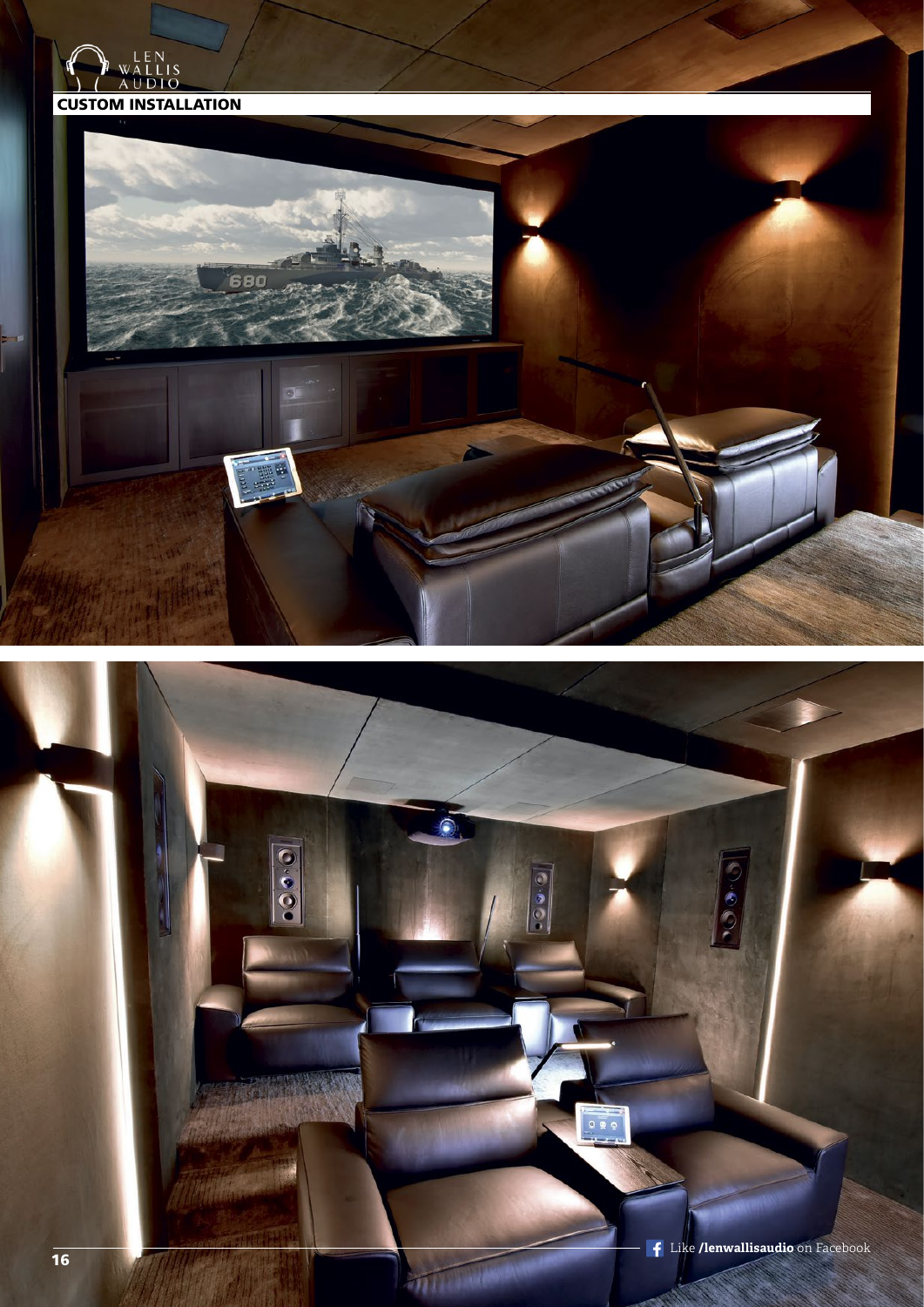

## Signature Cinema Design – At Home

**Man Len Wallis Audio**<br>
was asked to work on<br>
a new-build cinema<br>
with two of Sydney's<br>
most respected architects and builders was asked to work on a new-build cinema with two of Sydney's (Bruce Stafford Architects and Joe Fuda of Innovative Building), we knew the team effort would deliver the finest of cinema results. And it did.

Alberto Vangi (senior custom sales) initially sat down with the clients to determine and put together the cinema, and once this was done project manager Onur Guresen and documentation Auto CAD draftsman Shaun Peffer worked closely through the preparation stages all the way from start to finish – guiding senior installer Mark Young, programmer Tim McGurk and even Mick Peaker from Avical for the video image ISF Calibration.

## **Signature design**

We applied a signature design cinema for the space being 6019mm L x 3920mm W x 2495mm H.

The acoustic treatment of this room was custom designed to work with the audio components. The acoustic engineer paid close attention to ensuring that the room was balanced in terms of both reverberation time and frequency response i.e. across the full audio spectrum. As well, within the constraints of the physical limits, early reflections and diffusion were designed to be optimum. The designed components were then manufactured as modules with the specified finish. They form a complete surface with concealed fixing, penetrations and mounting points for services and removable sections for service access.

A 7.2.4-channel B&W Premium Cinema Speaker solution was combined with two

Sunfire subwoofers, with the main front left, centre, right speakers located behind a perforated Stewart screen to ensure the most accurate sound reproduction when viewing the screen, and for the most immersive and accurate means of drawing the viewer in. Stewart's Microperf

"A 151-inch Cinemascope Stewart Screen not only allows the absolute very best from the projector but also achieves THX certification...

X2 THX-Ultra acoustically transparent screen, as used in this project, has more than 320,000 microperforations per square metre, compared with 59,000 in a commercial movie theatre screen. In addition, the perforations are much smaller than those on commercial theatre screens. Having more and smaller perforations is better for the type of sound waves transmitted by home cinema audio systems.

A 151-inch Cinemascope Stewart Screen not only allows the absolute very best from the projector but also achieves THX certification both in audio and picture.

Projecting onto the screen is a Sony 4K HDR Projector which filled the screen with an absolutely stunning image. Seated back you get taken away by just how good the image is, especially after being professionally calibrated.